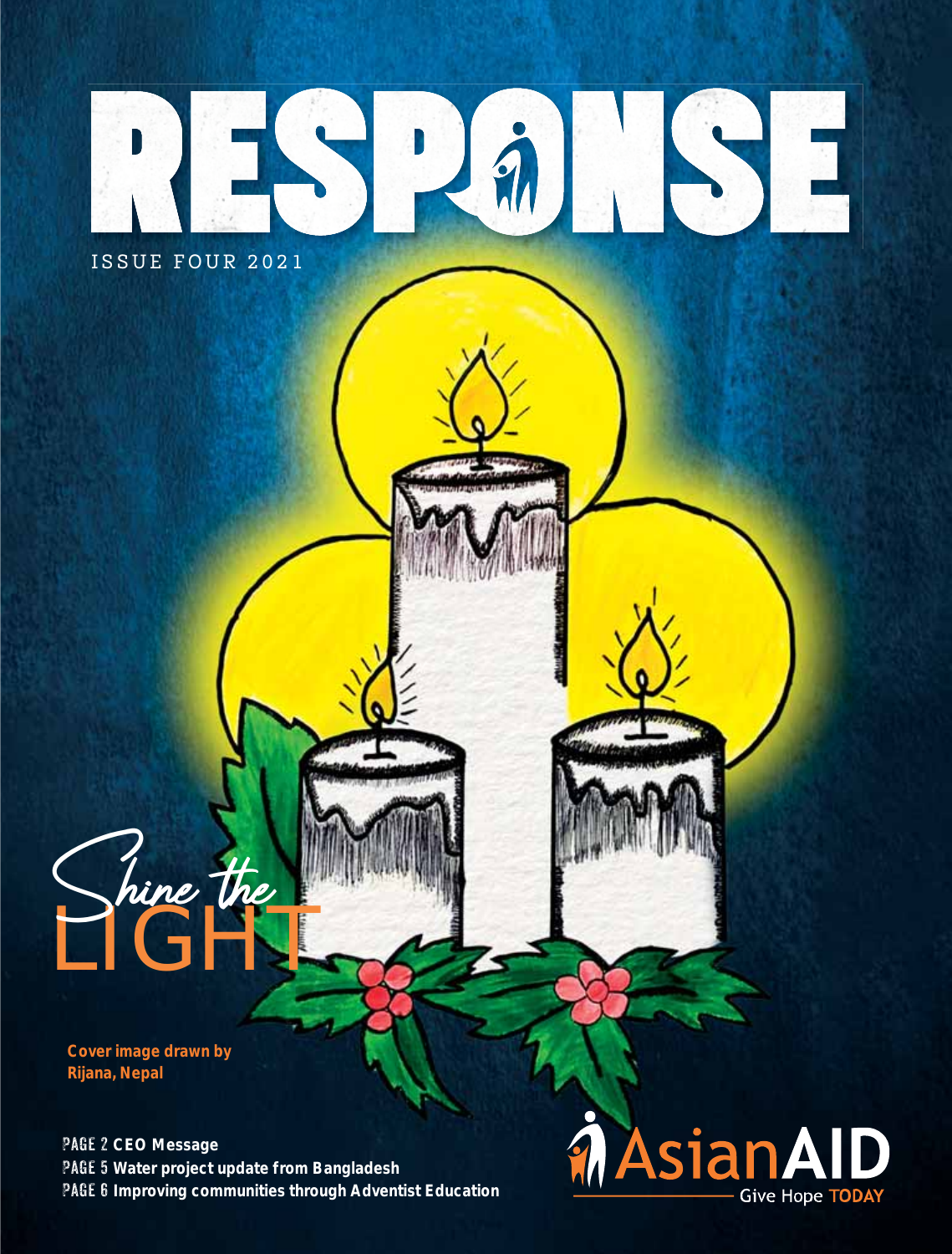

espite the obstacles of 2021,<br>
this period has demonstrated<br>
to us that by working togethe<br>
we can achieve great results<br>
and can have a significant effect on the this period has demonstrated to us that by working together we can achieve great results lives of children you are supporting. There have been little miracles; like vulnerable children being reunited with relatives and becoming part of a family unit for the first time.

Additionally, as children returned home during lockdowns, they have also reconnected with family. As a result, a proportion of both parents and children are expressing that they would like to remain at home and attend school locally rather than returning to boarding schools.

We believe in the importance of a safe home, a place where with God's grace, the principles of Christianity are put into practice and passed from one generation to the next.

By working with our partners, we have been able to expand our programs

in India, Bangladesh and Nepal. This expansion includes developing programs in communities surrounding our Adventist village schools. This will ensure our enduring legacy of faith-based education remains a focus in a more family-friendly way. This will help children, their families and communities to flourish not just in faith and future prospects but in sustainable outcomes for generations to come.

The team here at Asian Aid would like to thank you, our supporters. By entrusting us and supporting our ministry, we have been able to give hope.

The power of your faith has been reflected in our partner's actions as they have expanded their role beyond education to home visits, welfare checks, food relief and now, more general COVID-19 relief. With these actions, we have seen God's love shining from the faces of your sponsored children, their families and communities as we provide

their necessities and beyond that, light where there was none.

We reflect on the real meaning of Christmas, because there is no greater gift than God giving us His Son. This means we can all walk together no matter what our earthly journey has been.

Our aim, as always, is to provide positive and meaningful change in the lives of vulnerable children, their families and communities in India, Bangladesh and Nepal.

When it is safe to do so, we look forward to celebrating together again. Until then, we ask you to remember the children in your prayers.

Wishing you all a Merry Christmas.

**Paul Esau, CEO**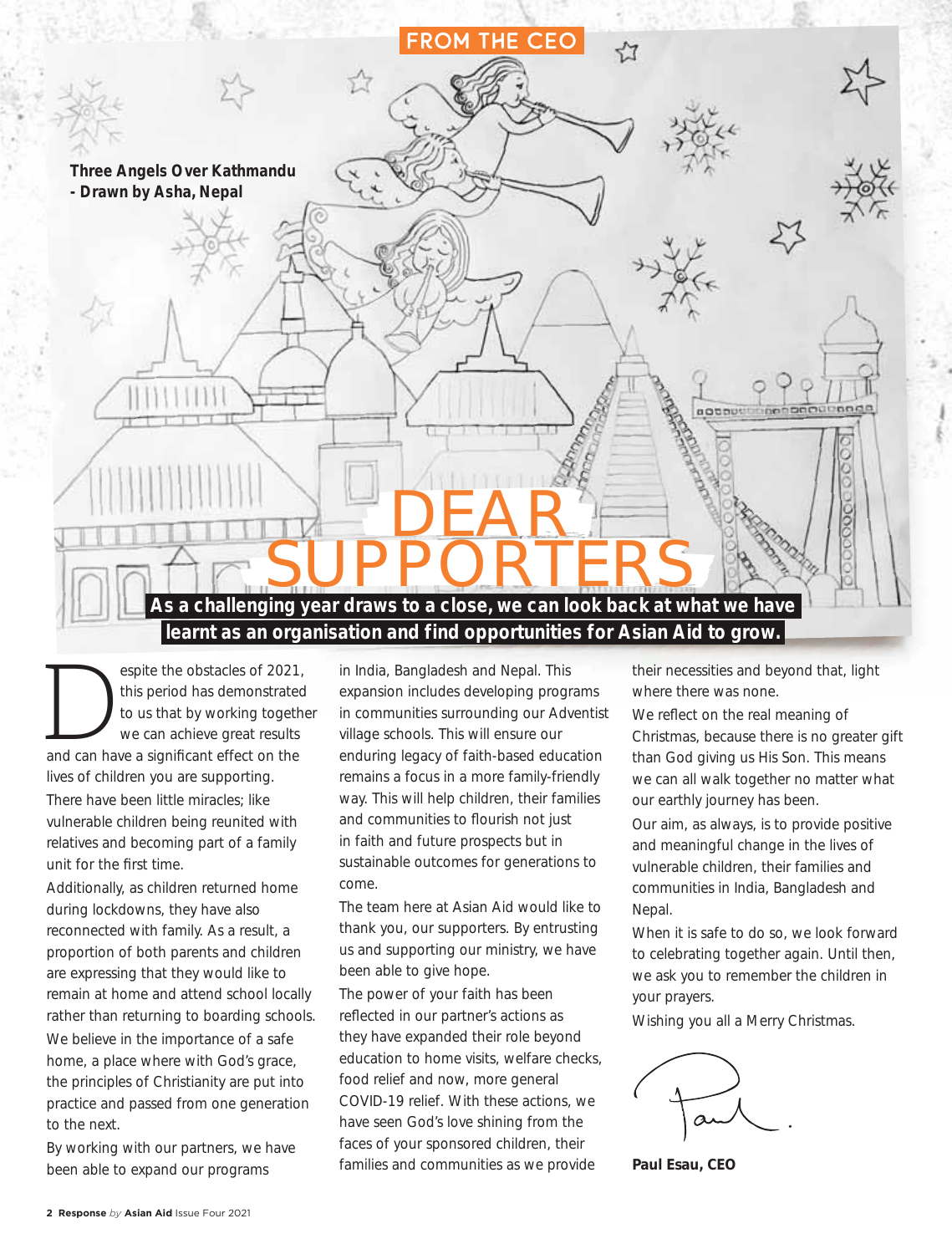

# **GOD'S PROVISION**

 **17-year old Kiran is a 17-y student at one of our stud SDA Senior Secondary SDA S Schools. Kiran's father Schoo comes from a Hindu come family. After her father family married her mother, who married** was a Christian, he was **transformed. Today they transfor are the only Christians the among their relatives and t the community.** 

I iran is in Grade 12 and will soon<br>be completing her secondary<br>education. Her plan is to become<br>is impossible for God if be completing her secondary completing her second education. Her plan is to become a nurse. She believes nothing is impossible for God if

we walk according to Him. She's chosen the profession of nursing to serve society, and she wants people around her to feel God's love when she cares for them. She also is grateful for parents who support providing education to young girls.

Kiran also says, "My sponsor has given me a lot of gifts, every year

I receive Christmas gifts. The biggest gift for me is that they have cared for me like their own child and accepted me as a part of their family. I will forever be grateful to them."

During lockdown in March 2020, Kiran was home from school for summer vacation. Groceries were difficult to obtain and people had no work and no money, but

> Asian Aid stepped in. Kiran says, "God provided food and necessary goods for us every day. Just like Prophet Elisha's story."

Asian Aid has had a big hand behind her whole life story. Asian Aid brought her to such a wonderful school where everyone was nice to her, especially her teachers who treated her like their own. Kiran says, "Here I am not only educated mentally but also physically, socially

and spiritually."

My sponsor has given me a lot

of gifts, every year I receive Christmas gifts. **The biggest gift for me is that they have cared for me like their own child** and accepted me as a part of their family. I will forever be grateful to them.<sup>77</sup>

> She expresses her thanks and gratitude and says she has nothing to give back for the kindness rendered to her, except for

thanking and praying for her sponsor. She says, "Thank you for taking the time out of your life to sponsor me, your generosity does not go unappreciated."

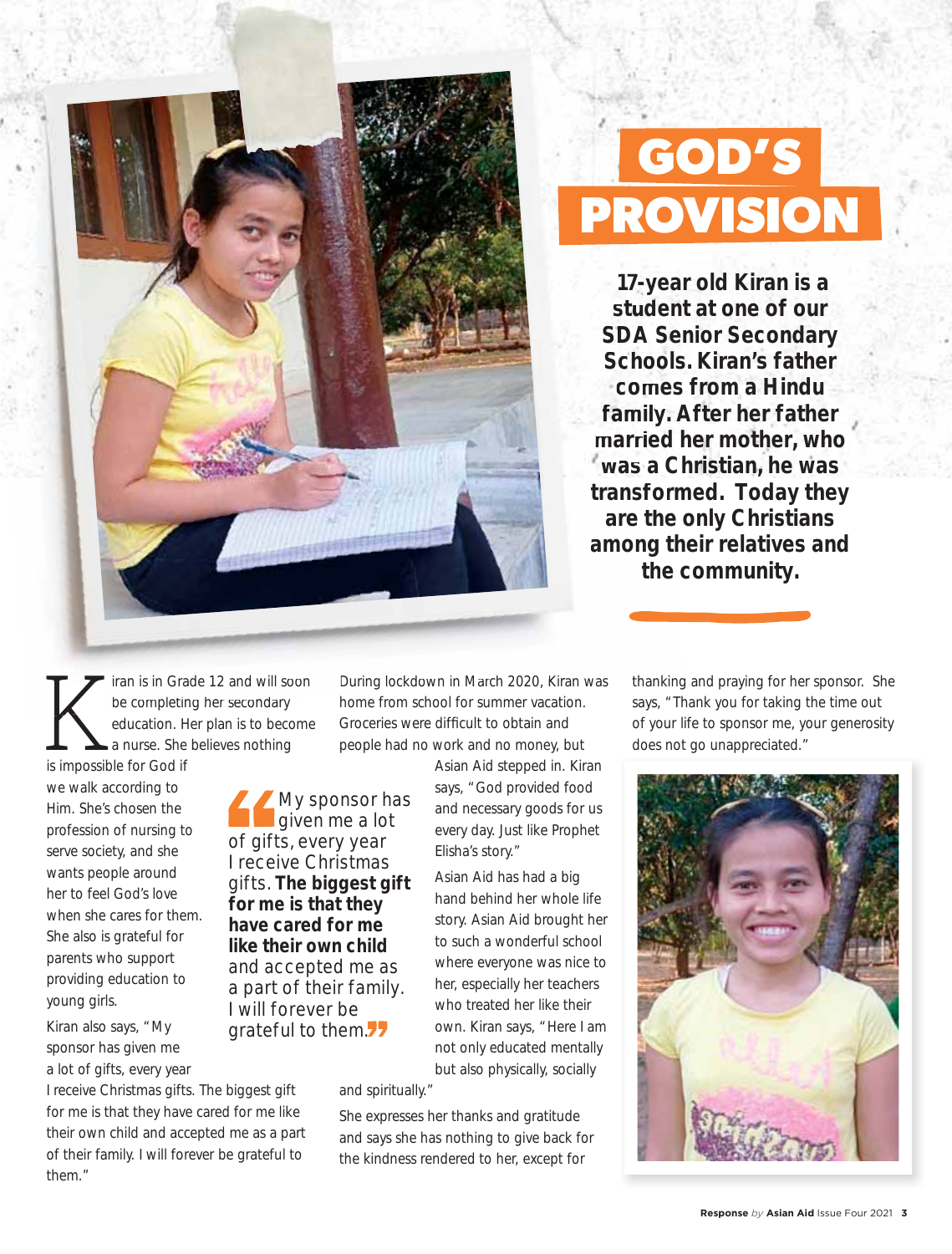# **FAILURE IS JUST A STEPPING STONE**

**Arbiya Banu, 17, is part of our computer training program in India. Before joining our course, Arbiya struggled with her studies and failed Year 10.** 

etermined to do<br>
better, she took<br>
training course a<br>
learned compute<br>
skills while she waited to sit better, she took our training course and learned computer her exam again. Arbiya was very proactive and had a zeal p for learning. She always set an example of finishing work and assignments on time. assign

In an employment-training program initiated by our progr Partner to help in identifying Partn communities for COVID Relief, comm Arbiya became a volunteer. Arbiy She completed all the training modules, both online and offline. She not only did well in her n training but helped in reaching traini out to hundreds of people across the city.

Arbiya's responsibilities were Arbiy

to call, verify, consolidate and update the information of the beneficiaries. She reached out to unemployed workers and assisted them in filling their applications online for government relief. While working out of her comfort zone and exploring new opportunities, Arbiya also successfully passed out of 10th grade. Now, she is on to her next adventure of beginning college education and is also looking to continue working with us in our other initiatives.

Arbiya says, "Through these programs, I was able to build my self-esteem and believe in my ability to overcome the challenges in life. I want to create a successful career for myself and support my family."

### **WHED PROJECT WATER FOR HEALTH** AND ECONOMIC DEVELOPMENT

#### **We are looking to replicate the success of our water project in another of our schools in Bangladesh.**

The water project will again integrate multiple aspects<br>in order to create positive measurable changes for the<br>school and its surrounding community,<br>providing subsidised, clean drinking<br>water to families that cannot afford in order to create positive measurable changes for the school and its surrounding community, providing subsidised, clean drinking

water to families that cannot afford to buy it to ensure wide-scale health and hygiene.

In this new project, the water currently used by children in the Adventist school and families is contaminated but with your support we will create treatable water for household use and pure drinkable water.

By treating this water into clean water, 650

children will get access to pure drinking water, and around 350 families in and around the school will be able to receive clean water for drinking and daily use.

By treating this water into clean water, 650 children will get access to pure drinking water.<sup>7</sup>7

Our plan is to build two different water treatment plants. The first treatment plant will remove iron, arsenic, bacteria, and manganese to provide water for washing, cleaning, taking showers, toilet use, and cooking. The second treatment plant will remove all contaminated substances and provide pure drinking water.

We are hoping with your support, we will be able to achieve this, and over time create a self-sustainable outcome.

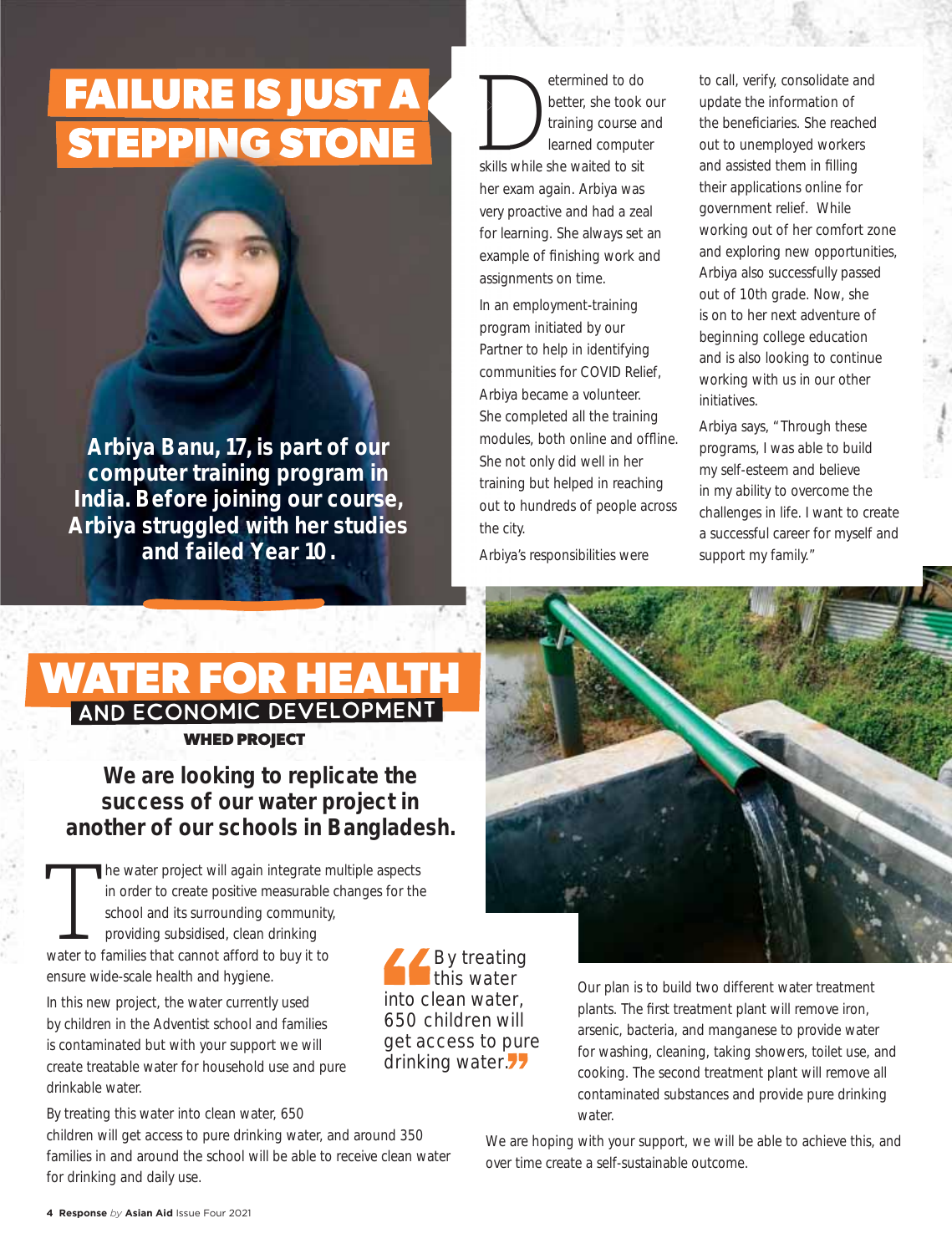### through Adventist Education in **IMPROVING COMMUNITIES**

India and Bangladesh

#### **We have been working with several of our Adventist village schools this year to expand our programs for not just the children but also their families and the communities in which they live.**

s a result, our Communities<br>
with Adventist Schools<br>
program has grown to inclue<br>
In Bangladesh, our Partner is ready to with Adventist Schools program has grown to include another three schools.

commence a number of project activities

with the schools after the lockdown. The project team has been meeting with local government officers in order to ensure a smooth execution of our activities.

#### As classes are yet

to reopen in-person at some schools, the teachers are preparing work and assignments for the children to work on from home. The children gather in small groups at the school so the teachers can distribute home-learning packs and explain the work they need to complete. The project teams have also been in contact with children and their families.

our Communities with Adventist

Schools program has grown to include another three schools.<sup>77</sup> In India, the situation is similar. Teachers and school heads regularly contact the children and their families, with some even visiting their homes for welfare checks. These home

visits turn out to be critical in ensuring the family focuses on keeping their children in school.

In these communities, we are aiming for quality education and adult literacy, as

well as child clubs, awareness on women and child rights, livelihood training, and healthcare. In the long-term, this means:

- Better nutrition and care at home.
- Better healthcare will improve parents' ability to work, in turn easing financial burdens.
- Increasing incomes will enable parents to manage their own educational expenses and continue higher education.
- This will lead to increased attendance at school.
- The school in-turn will be able to build expertise and financial capacity to manage their own budgets, provide better facilities for the children and become self-supporting.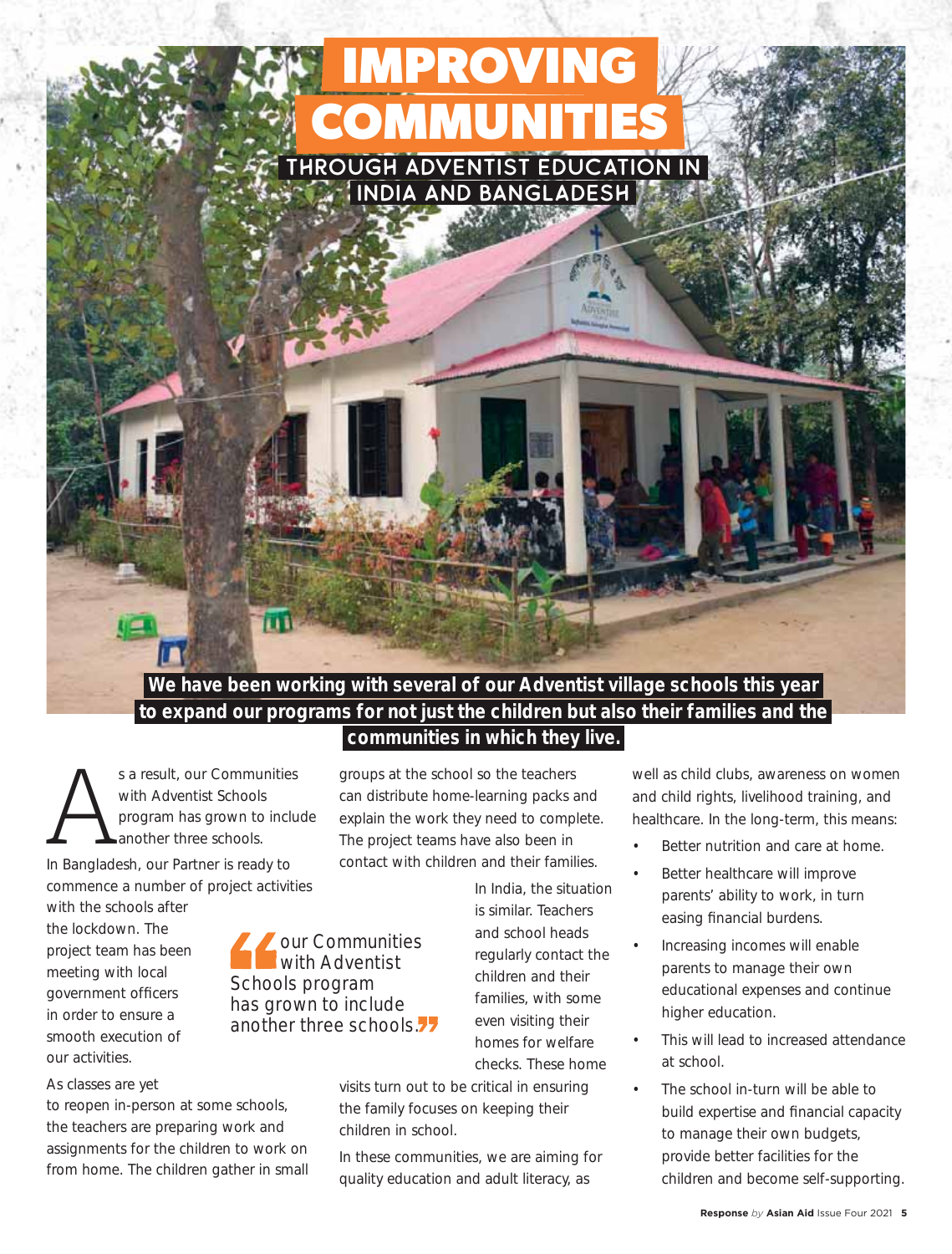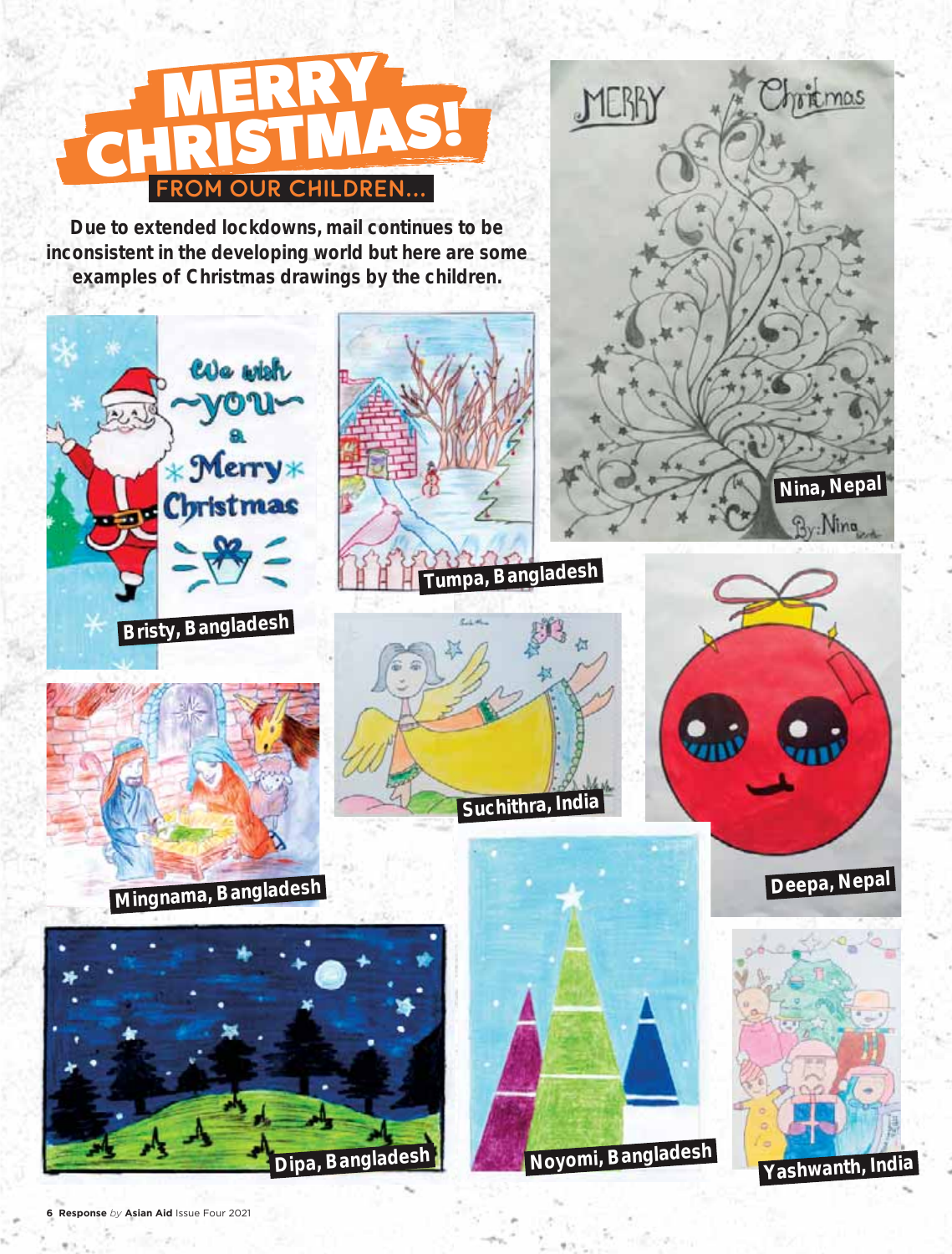**As we celebrate hope and family this Christmas, our aim is to provide positive and meaningful change in the lives of vulnerable children, their families and communities in India, Bangladesh and Nepal in the coming year. Your continued contribution will help us.**

### Adventist Education **AND COMMUNITIES**

**You can help us increase the quality of life of children that attend our Adventist schools by improving their school and families' circumstances.** Your donations go to improving educational resources, establishing child clubs, raising child rights awareness, teacher training and livelihood training for parents so children and the wider community are benefitted.





# family **FOOD FUND**

**Our Family Food Fund provided food security for families struggling to put food on the table during the pandemic.** Moving forward, we are incorporating into our Programs tools to improve nutritional outcomes for children and their families. Your support of \$40 per month will help improve diets and create sustainable options for families across all our Programs.

## back to **SCHOOL**

**As we begin to look at how we return children to school when it is safe to do so,** we want to focus on how we can improve our school environments, increase teacher training and support materials. We would like to see students return to a better environment than they had when they left.



### NO CHILD LEFT :

**We are excited to see our children returning to schools,** but in many instances additional support for both a child and their family may be required because they have been identified from our welfare checks as being at a higher risk of not returning to school post-COVID. You can help us to ensure that no child loses their chance of an education.